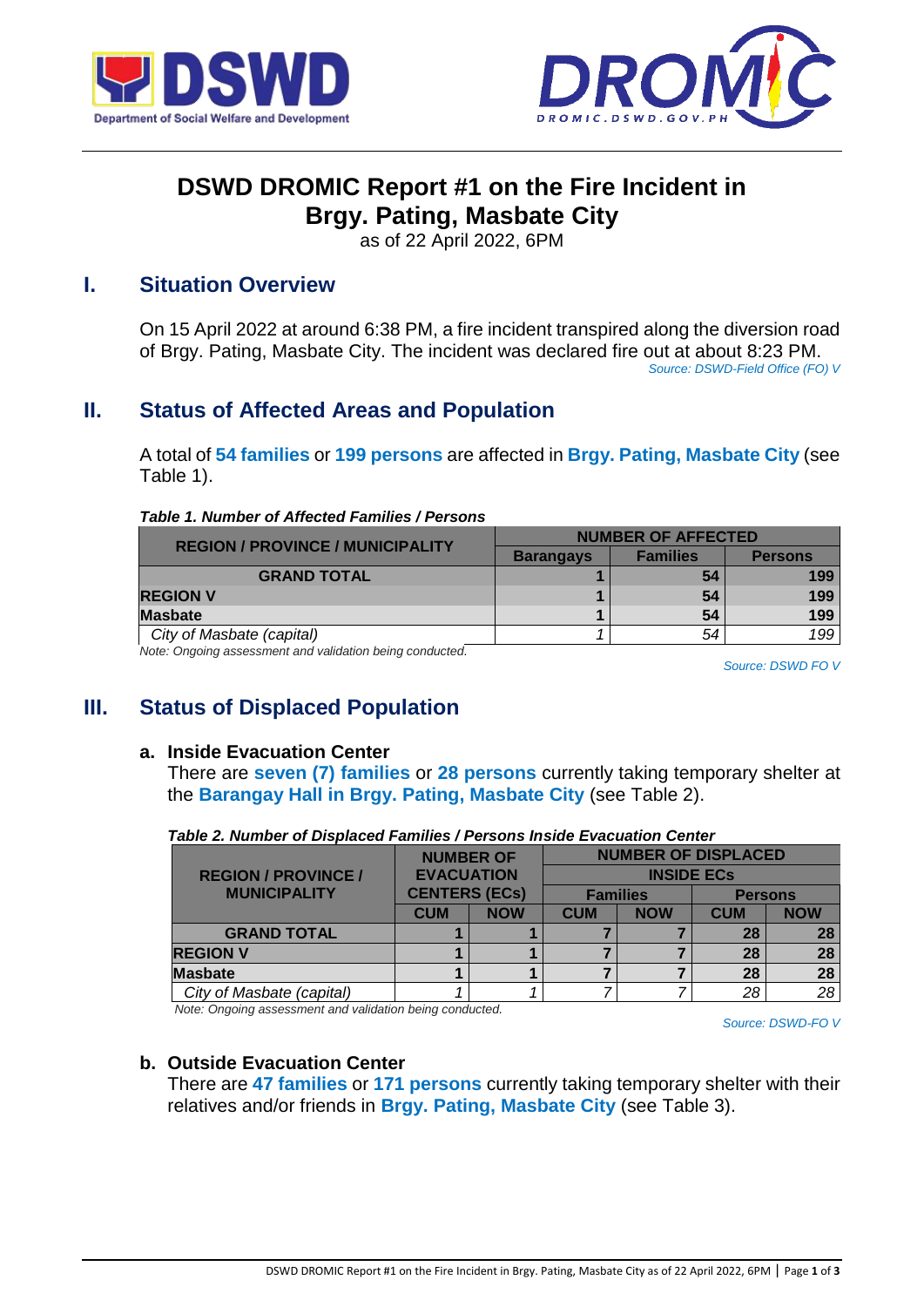



|  | Table 3. Number of Displaced Families / Persons Outside Evacuation Centers |  |
|--|----------------------------------------------------------------------------|--|
|  |                                                                            |  |

|                                         | <b>NUMBER OF DISPLACED</b> |            |                |            |  |
|-----------------------------------------|----------------------------|------------|----------------|------------|--|
|                                         | <b>OUTSIDE ECS</b>         |            |                |            |  |
| <b>REGION / PROVINCE / MUNICIPALITY</b> | <b>Families</b>            |            | <b>Persons</b> |            |  |
|                                         | <b>CUM</b>                 | <b>NOW</b> | <b>CUM</b>     | <b>NOW</b> |  |
| <b>GRAND TOTAL</b>                      | 47                         | 47         | 171            | 171        |  |
| <b>REGION V</b>                         | 47                         | 47         | 171            | 171        |  |
| <b>Masbate</b>                          | 47                         | 47         | 171            | 171        |  |
| City of Masbate (capital)               | 47                         | 47         | 171            |            |  |

*Note: Ongoing assessment and validation being conducted.*

*Source: DSWD-FO V*

### **c. Total Displaced Population**

There are **54 families** or **199 persons** displaced in **Brgy. Pating, Masbate City** due to the fire incident (see Table 4).

|                                         | <b>TOTAL DISPLACED SERVED</b> |                 |                      |            |  |
|-----------------------------------------|-------------------------------|-----------------|----------------------|------------|--|
|                                         |                               | <b>Families</b> | <b>Persons</b>       |            |  |
| <b>REGION / PROVINCE / MUNICIPALITY</b> | <b>Total Families</b>         |                 | <b>Total Persons</b> |            |  |
|                                         | <b>CUM</b>                    | <b>NOW</b>      | <b>CUM</b>           | <b>NOW</b> |  |
| <b>GRAND TOTAL</b>                      | 54                            | 54              | 199                  | 199        |  |
| <b>REGION V</b>                         | 54                            | 54              | 199                  | 199        |  |
| <b>Masbate</b>                          | 54                            | 54              | 199                  | 199        |  |
| City of Masbate (capital)               | 54                            | 54              | 199                  | 199        |  |

*Note: Ongoing assessment and validation being conducted.*

*Source: DSWD-FO V*

## **IV. Damaged Houses**

A total of **54 houses** were damaged; of which, **45** are **totally damaged** and **nine (9)** are **partially damaged** in **Brgy. Pating, Masbate City** (see Table 5).

#### *Table 5. Number of Damaged Houses*

| <b>REGION / PROVINCE / MUNICIPALITY</b> | <b>NO. OF DAMAGED HOUSES</b> |         |                  |  |
|-----------------------------------------|------------------------------|---------|------------------|--|
|                                         | Total                        | Totallv | <b>Partially</b> |  |
| <b>GRAND TOTAL</b>                      | 54                           | 45      |                  |  |
| <b>REGION V</b>                         | 54                           | 45      |                  |  |
| <b>Masbate</b>                          | 54                           | 45      |                  |  |
| City of Masbate (capital)               | 54                           | 45      |                  |  |

*Note: Ongoing assessment and validation being conducted.*

*Source: DSWD-FO V*

# **V. Response Actions and Interventions**

### **a. Standby Funds and Prepositioned Relief Stockpile**

|               |                          |                          | <b>STOCKPILE</b>  | <b>TOTAL</b>                                   |                                        |
|---------------|--------------------------|--------------------------|-------------------|------------------------------------------------|----------------------------------------|
|               | <b>STANDBY</b>           | <b>FAMILY FOOD PACKS</b> |                   | <b>OTHER FOOD</b>                              | <b>STANDBY</b>                         |
| <b>OFFICE</b> | <b>FUNDS</b>             | <b>QUANTITY</b>          | <b>TOTAL COST</b> | <b>AND NON-</b><br><b>FOOD ITEMS</b><br>(FNIs) | <b>FUNDS &amp;</b><br><b>STOCKPILE</b> |
| <b>TOTAL</b>  | 18,679,819.54            | 48,657                   | 27,256,339.97     | 277,400,895.08                                 | 323,337,054.59                         |
| DSWD-CO       | 13,679,177.04            | $\,$                     | $\,$              |                                                | 13,679,177.04                          |
| NRLMB-NROC    | $\overline{\phantom{0}}$ | 22,647                   | 14,328,855.00     | 209,500,135.99                                 | 223,828,990.99                         |